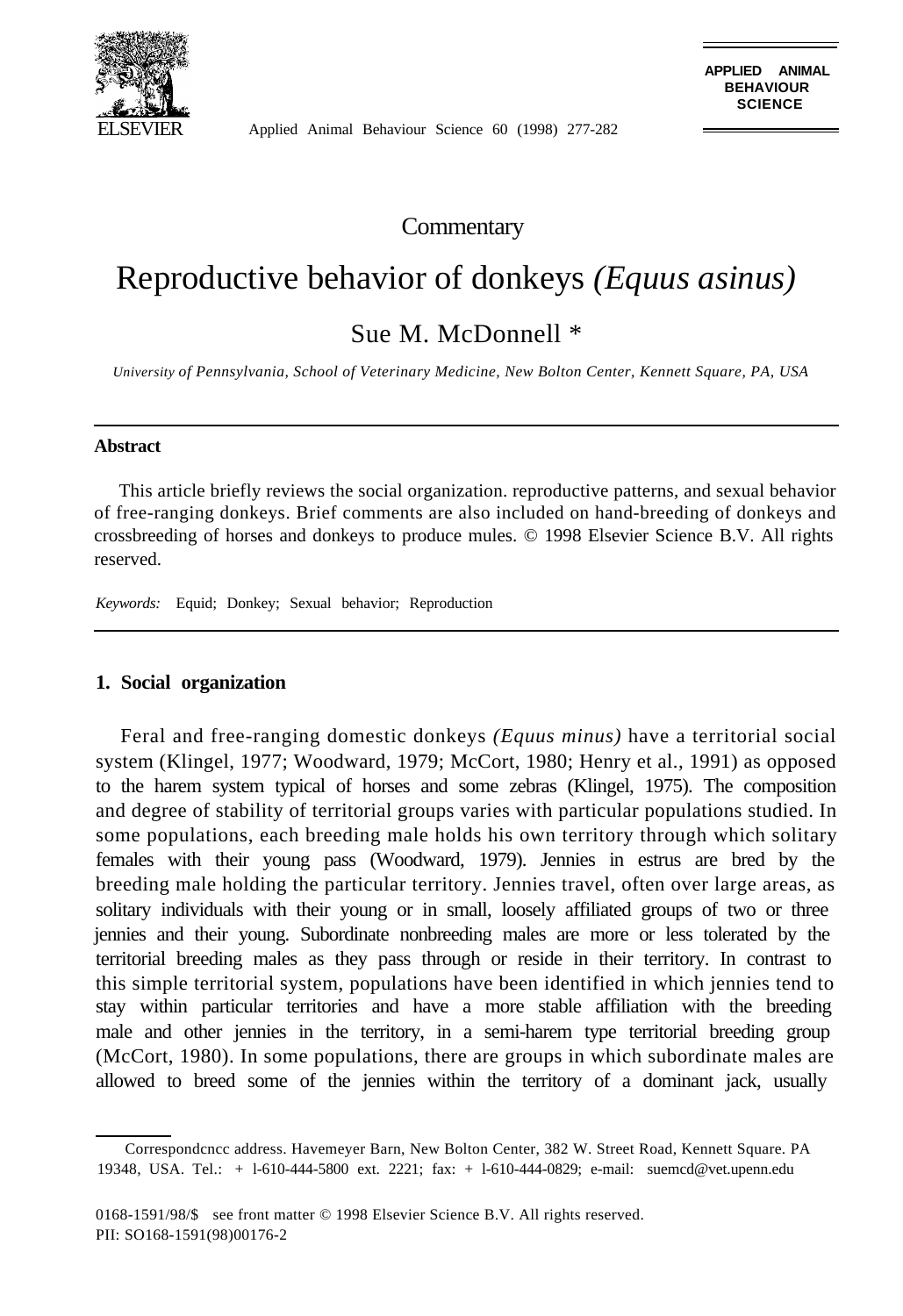following mating by the dominant jack (McCort, 1980). These subordinate jacks typically also assist with territorial defense and marking of excrement of the jennies (McCort, 1980). Territorial boundaries appear to be announced acoustically and in some instances marked with fecal piles. The territory is defended against intruding adult males, particularly fiercely when one or more jennies within the territory is in estrus. Nonbreeding males may form all-male bachelor groups which have their own territory or which wander through, or on the fringe of, breeding-male territories. In some instances, one or more nonbreeding males may form a relatively stable submissive alliance with a territorial breeding male, remaining within the territory, assisting with territorial defense, and sometimes gaining access to territorial females.

## **2. Reproductive patterns**

Ovarian activity, pregnancy and parturition appear to be much less seasonal in domestic and feral donkeys than in wild asses (McCort, 1980; Ginther et al., 1987; Henry et al., 1987). The short-day anovulatory season in domestic jennies is approximately 165 days, with a high incidence of anovulatory estrus which is brief and frequent (Henry et al., 1987). The long-day ovulatory season then is approximately 200 days. The interovulatory interval is approximately 24-25 days (Ginther et al., 1987). The mean length of ovulatory estrus is about 6 days, with ovulation within the last l-2 days of estrus (Ginther et al., 1987; Henry et al., 1991). Gestation length is 12 months.

# **3. Estrus**

The particular elements of estrus in the jenny include: lowered head with neck extended forward, opening and closing of the mouth, ears back against the neck, hind legs splayed, one foreleg slightly back and the other slightly forward, tail raised from the perineum, and presentation of the perineum toward the jack (McCort, 1980; Clayton et al., 1981; Vandeplassche et al., 1981; Henry et al., 1991). Of these elements, the most conspicuous and unique to the jenny are mouth movements known as *jawing, yawing,* or *clapping.* This is the opening and closing of the mouth with the lips relaxed, the head and neck lowered and extended forward, and the ears back against the neck (Fig. 1). The mouth movements make a characteristic sound which is audible to humans at a distance of up to several meters. Certain elements of donkey estrus portray ambivalence. These include the tendency for quick movement forward a few strides away from the jack followed by an abrupt stop and solid estrus stance, abbreviated double hind-leg lifts reminiscent of kick threats, and mild tail swishing and hip swaying. All of these can occur in a single precopulatory interaction that ends in full estrus stance and copulation. The transition from the muted nonreceptive aspect to the clearly receptive counterpart typically appears to be the key behavior eliciting mounting by the jack (McDonnell, unpublished observations).

When more than one jenny is in estrus within a territory, they tend to form a sexually active group, reminiscent of sexually active female bovids (Henry et al., 1991). The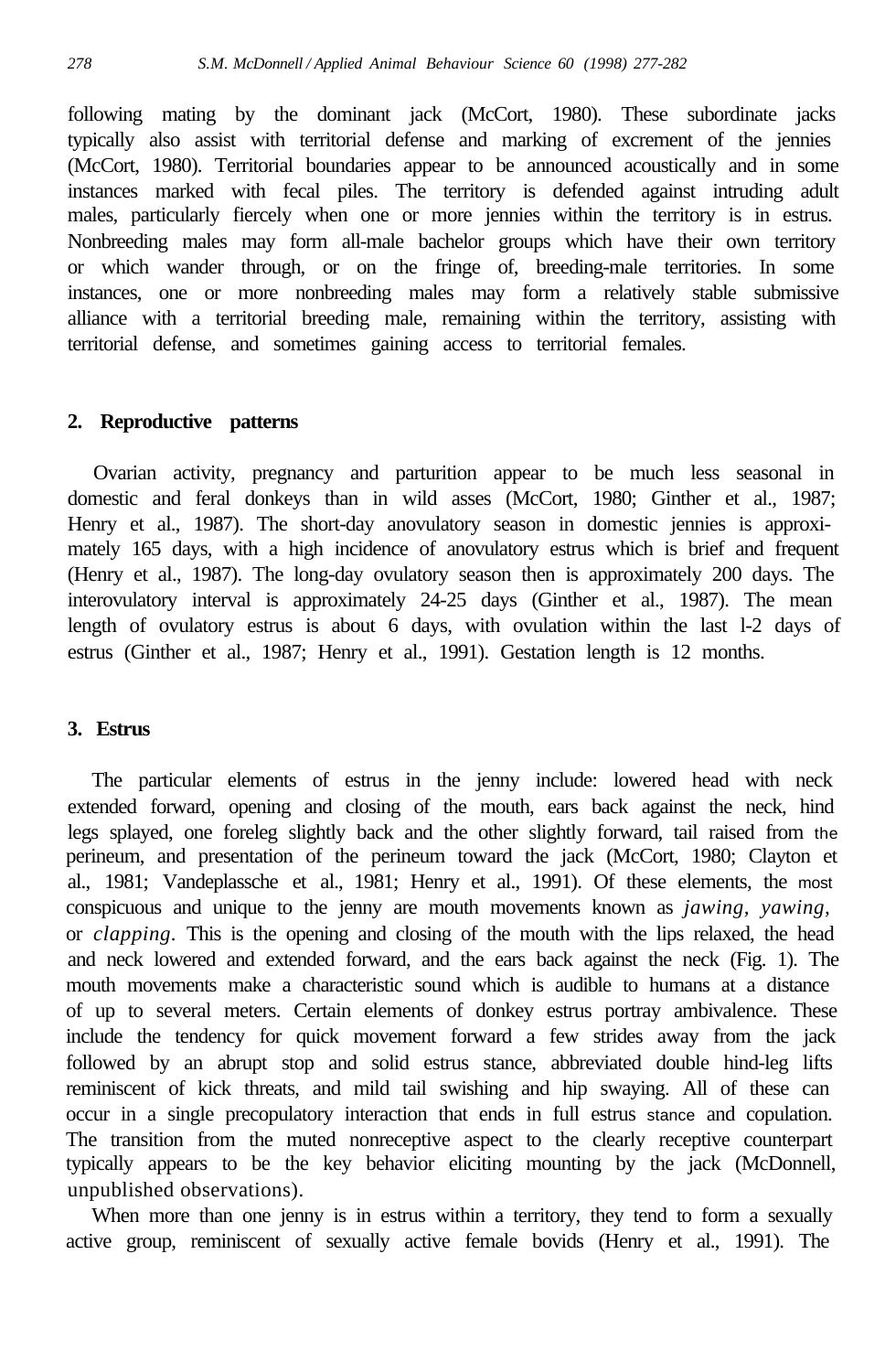

Fig. 1. Jenny in background in typical estrous posture with jawing and ears back against the neck. Jack in foreground achieving erection is at a distance from the jenny (telephoto lens underrepresents actual distance).

jennies cluster a short distance away from the jack and his preferred resting area (Fig. 2). Jennies in the sexually active group are noticeably more active than the other jennies within the territory. They periodically vocalize toward the jack and exhibit heterotypical and homotypical sexual behavior within the group. Heterotypical behaviors include mounting, herding, chasing, sniffin g and nibbling, olfactory investigation and covering of each other's urine and feces with urine and/or feces, and flehmen. Homotypical behaviors include all those elements of estrus in response to a jack as described earlier. The activities of the jennies in the sexually active group appear to attract and hold the attention of the jack. When the jack is teasing or breeding one jenny, the others in the sexually active group cluster near the mating pair, often with a burst of sexual interaction among the jennies.



Fig. 2. Sexually active group of jennies lingering near the jack who is recumbent in his preferred restingarea.'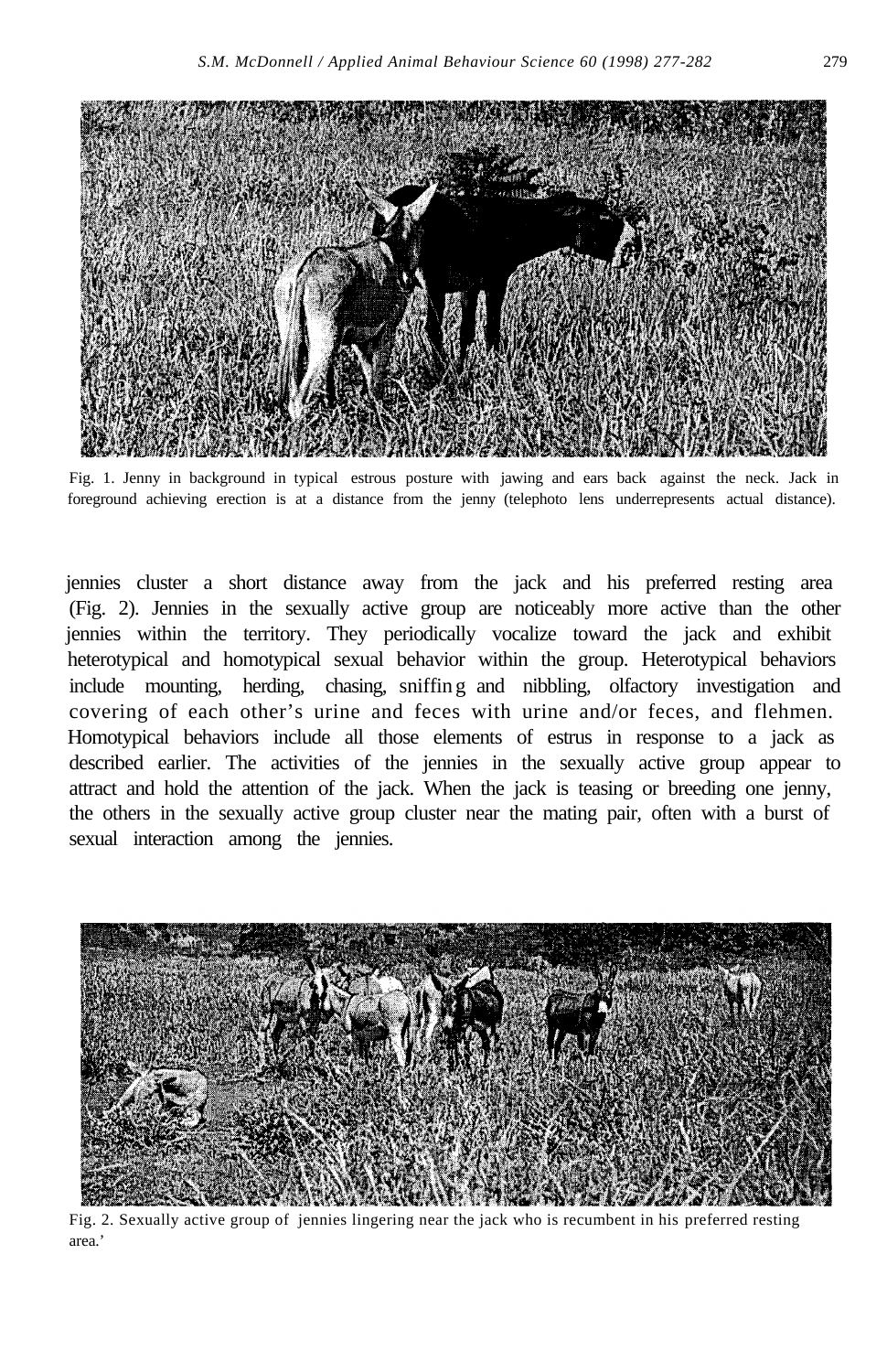# **4. Diestrus**

Diestrus includes: running away from the jack, turning away and moving off rather than stopping abruptly, swaying of the hips side-to-side and away from the jack, clamping of the head of the tail against the perineum while swishing the distal portion of the tail, kicking out with full extension of both hind legs, a grunting vocalization, and biting the jack.

# **5. Male sexual behavior**

Jack sexual behavior includes territorial boundary defense, investigation and covering of jennies' excrement with urine, and tending the sexually active group or individual estrous jennies. Little ongoing attention is paid by the jack to jennies not in estrus, other than investigation and covering of excrement. In tending the sexually active group, the jack typically spends most of his time in one small resting and grooming area (Fig. 2). Periodic vocalizations by the jack appear to keep the sexually active group near the resting area of the jack and to stir sexual activity among the jennies. At the same time, the jack appears to keep the jennies at a tolerable distance from his resting area by rebuffing them with threatening postures if they get too close. Pre-copulatory behavior includes: naso-naso contact; nibbling and/or sniffing of the head, neck, back of the knee, body, flank, perineum and tail; olfactory investigation of voided urine or feces; and flehmen. The jack typically interacts with jennies in a series of brief episodes, interrupted by a retreat to his resting area.

In a study of pasture-breeding donkeys (Henry et al., 1991), we observed what appeared to be an intercopulatory cycle of behavior by the jack. This cycle consisted of



Fig. 3. Mounting without erection of one jenny immediately preceding copulation of another jenny shown in Fig. 4.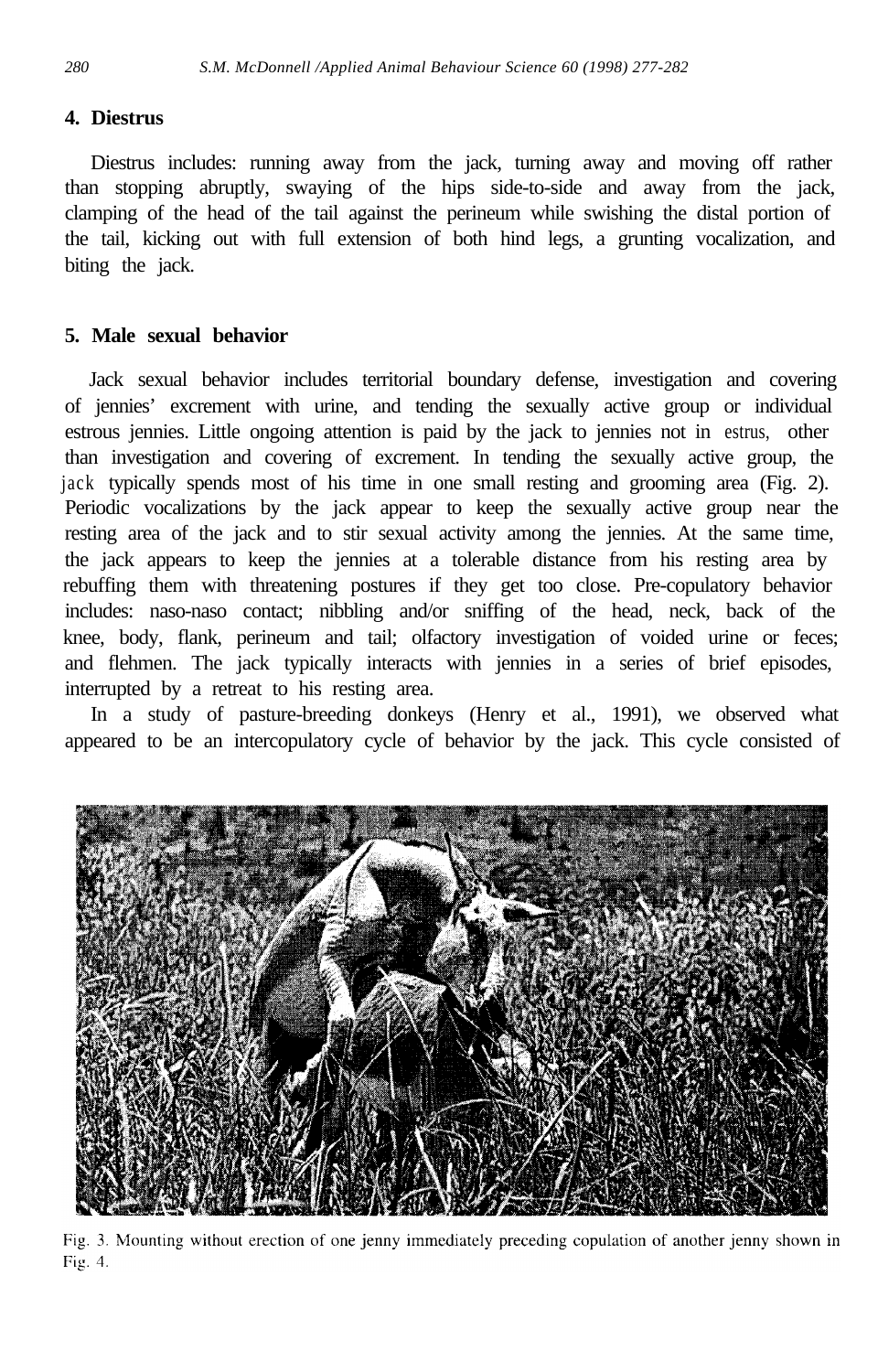

Fig. 4. Copulation at the moment of ejaculation.

vocalization from the resting area, approach to the sexually active group and intense teasing of one or more jennies, retreat to resting area and ambivalent 'eyeing of the sexually active group, one or more sudden approaches to the sexually active group, with brief teasing or mounting without erection (Fig. 3) retreat back to the resting area, sudden erection while still in the resting area, with immediate approach to a jenny and quick copulation with minimal or no precopulatory interaction at that time (Fig. 4), retreat to the resting area, rest, roll and groom, spontaneous erection and masturbation, grazing, and rest. The cycle spanned roughly 90 min. Each jack appeared to have a preferred area of his territory within which these activities occurred and a preferred resting area into which no other donkeys were permitted.

Spontaneous erection and masturbation occur at the same rate as in other equids, at about one episode every 90 min. For other equids, this behavior is independent of environment, housing, sociosexual conditions, exposure to breeding, or age (McDonnell et al., 1991).

# **6. Hand-breeding donkeys**

Donkeys have long held the reputation of being slow and difficult to hand breed. As a result, most are bred at pasture or in paddocks where they are allowed free interaction with one or more jennies. By comparison to horse stallions, jacks typically take a long time to achieve erection and mount when handled for breeding. They also tend to proceed with erection only after mounting without erection, as is the normal sequence for free-ranging jacks. The jack also appears to need enough space and liberty to approach and retreat from the jennies as is done under free-ranging conditions. For some jacks, erection is most often achieved when they are at a distance from the jennies. Hand-breeding is also usually more efficient when the jenny is given enough space and liberty to 'dart and stop'. Breeding or semen collection can also be more efficient if two or more jennies are allowed to interact as a sexually active group (Henry, unpublished